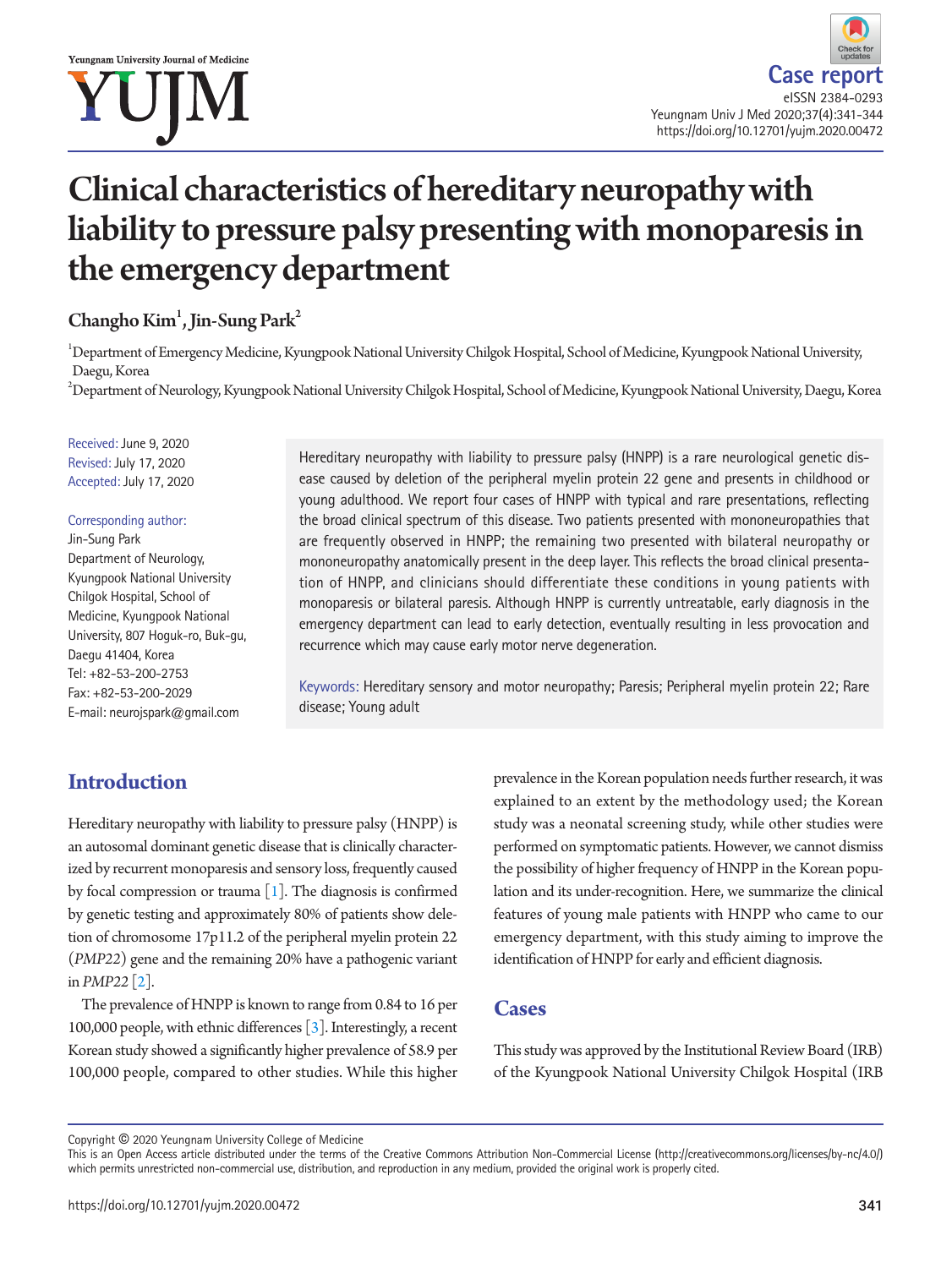No: KNUCH 2019-06-018). Informed and written consent was obtained from the patients for the case series.

#### **1. Case 1**

A 34-year-old male presented to our emergency department with left-hand weakness since the morning of the consult. The patient also complained of paresthesia in his left hand. The initial neurological examination showed profound weakness of Medical Research Council (MRC) grade 3 in his left 4th and 5th fingers, along with paresthesia. The results of brain computed tomography (CT) and magnetic resonance imaging (MRI) were normal; and after consultation with the Department of Neurology, nerve conduction and electromyography studies were performed. The electrophysiological study showed multifocal peripheral neuropathy with demyelinating features in all tested nerves, along with conduction block in the left ulnar nerve. The patient's uncle also had a history of symptoms of paralysis. The patient also had a history of recurrent monoparesis and recovery. Genetic testing of the *PMP22* gene confirmed gene deletion. At the last follow-up 3 months after the initial presentation, there was nearly full improvement of the symptomatic ulnar neuropathy at the elbow.

#### **2. Case 2**

A 27-year-old male presented to our emergency department with wrist drop in his right hand after his girlfriend slept on his arm the night before. The initial neurological examination showed weakness in wrist dorsiflexion with an MRC grade 2 and paresthesia in the wrist. The results of brain CT and MRI were normal. An electrophysiological study conducted in the Department of Neurology showed multifocal peripheral neuropathy with demyelination in all tested nerves. The conduction block was observed in the symptomatic right radial nerve. A further probe into the patient's family history revealed that his uncle had experienced similar symptoms a few years ago but recovered without significant sequelae. Subsequent genetic analysis revealed deletion of *PMP22*. At the last follow-up 3 months after the initial presentation, the patient recovered without any weakness, and a genetic diagnosis of HNPP was made.

#### **3. Case 3**

A 22-year-old man visited our emergency department with bilateral foot drop. The symptom occurred after crouching for 6 hours while wearing long boots. He also complained of paresthesia in both soles. Brain CT result was normal, and he was immediately referred to the Department of Neurology for consultation. The initial neurological examination showed bilateral weakness in ankle dorsiflexion (MRC grade 3) and bilateral paresthesia in the superficial peroneal nerve territories. This patient denied any family history of similar symptoms. The nerve conduction study showed multifocal demyelinating features in all tested nerves with significant conduction block in both peroneal nerves. Upon confirmation of *PMP22* gene deletion, the patient was eventually diagnosed with HNPP. After 4 months, complete recovery was observed.

#### **4. Case 4**

A 23-year-old male presented with weakness in the left arm after deep sleep. The initial neurological examination showed proximal left arm weakness with an MRC grade 3. Interestingly, the patient had history of wrist drop on the right side after a strenuous drill during his military service. He also recalled that his wrist drop improved after 6 months. He denied any family history of similar symptoms. Result of brain CT and MRI were normal, and after consultation with the Department of Neurology, a nerve conduction study and electromyography were performed. These studies revealed multifocal peripheral neuropathy with demyelination, superimposed by suprascapular neuropathy in the left side. The nerve conduction study showed significantly reduced compound muscle action potential in left suprascapular nerve with active denervations observed in the left supraspinatus and infraspinatus muscles only. Upon confirmation of *PMP22* gene deletion, the patient was eventually diagnosed with HNPP. At the end of 3 months, the weakness showed significant improvement.

### **Discussion**

HNPP is an autosomal dominant hereditary neuropathy caused by deletion of the *PMP22* gene. The PMP22 protein is commonly found in the peripheral nerves and plays an important role in myelin compaction; its underexpression is known to cause HNPP [\[4\]](#page-3-3). Mild nerve injuries in a common entrapment site are known to cause demyelination and remyelination, leading to altered axonal properties and axonal degeneration in the distal segments. This phenomenon can partly explain the cause of focal entrapment neuropathies in the distal regions as the presenting symptom of HNPP. Notably, *PMP22* deletion causes HNPP, while *PMP22* duplication causes Charcot-Marie-Tooth disease type 1A. Simultaneous genetic testing via multiplex ligation-dependent probe amplification is possible and is covered by the national insurance system in Korea.

Clinically, a typical case of HNPP presents with a mononeuropathy and is known to involve superficial nerves instead of deep innervated nerves. A previous study showed recurrent involvement of the peroneal nerve around the fibular head, ulnar nerve at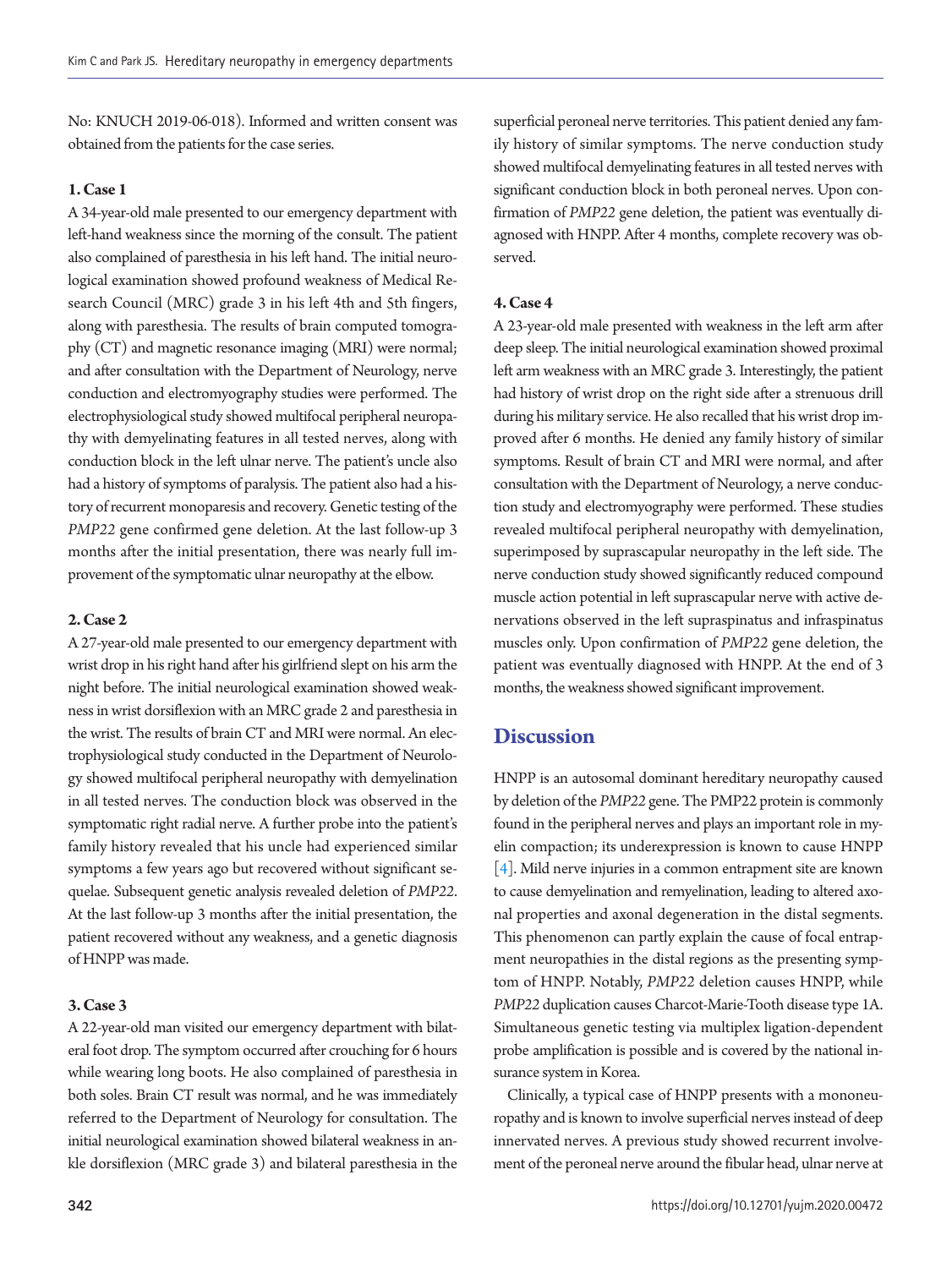the elbow, and radial nerves with a frequency of 35%, 20%, and 8%, respectively  $\lceil 5 \rceil$ . Along with other nerves (peroneal neuropathy at the fibular head and ulnar neuropathy at wrist level), the median nerve at the wrist is one of the most common compression sites among the patients with HNPP. But an isolated idiopathic carpal tunnel syndrome is rare [2]. Typically, the first symptom occurs as a mononeuropathy in the second or third decade of life, which is consistent with our patients' ages.

The diagnosis of HNPP can be made via electrophysiological study, along with confirmation of *PMP22* deletion via genetic analysis. Studies have shown characteristic findings in the nerve conduction study suggestive of HNPP. The general electrophysiological findings of HNPP show features of polyneuropathy with demyelinating features superimposed by focal entrapment neuropathies with slow sensory conduction velocities  $[6-8]$  $[6-8]$ . A recent study that involved HNPP patients under the age of 30 years showed demyelinating features in symptomatic and asymptomatic nerves, with the highest involvement in the ulnar, peroneal, and median nerves. Moreover, there was a significant prolongation of distal motor latency in the tested nerves with slow motor velocities [\[9](#page-3-7)]. Another study found a significantly accentuated distal slowing in the median and peroneal nerves with less involvement of ulnar and tibial nerves [\[10\]](#page-3-6). These findings are consistent with our case reports, especially in those with a typical HNPP presentation.

Our case series demonstrates both typical and rare types of HNPP showing heterogeneity of clinical presentation to the emergency department [\(Table 1](#page-2-0)). The mean age at presentation was 26.5 years, and all patients were male. The typical cases (cases 1 and 2) presented with mononeuropathy in the common entrapment sites in the distal nerves. Therefore, the HNPP diagnosis was quick. However, cases 3 and 4 were rare HNPP cases. There have been reports on extremely rare cases, where the patient has presented with recurrent Bell's palsy [\[11](#page-3-8)] and more commonly with proximal limb weakness  $[10]$  $[10]$ . A recent study retrospectively reviewed 51 HNPP patients under the age of 30 years and found peroneal and ulnar neuropathy in 30% of the patients and described one case of long thoracic and femoral neuropathy that is usually unaffected by compression  $[8]$  $[8]$  $[8]$ . Interestingly, in South Korea, where young males are obligated to serve the military, a different pattern of frequency was observed. A 4-year retrospective study of the medical records in the Korean army hospital showed that the most common initial presentation of HNPP was a brachial plexus lesion that showed proximal arm weakness and paresthesia [\[12\]](#page-3-9). The authors found brachial plexus lesions in more than 50% of HNPP patients, which is not in accordance with previous studies in other countries. Moreover, the Korean study stated that the cause of the brachial plexopathy was strenuous push-ups and exercise. This is very similar to case 3 in our study, wherein the patient first experienced symptoms during military service. In case 4, the patient had a very uncommon suprascapular neuropathy which is not usually observed in HNPP. Recent studies have reported a few cases of suprascapular neuropathy in its notch at the supraspinatus fossa caused by strenuous physical activities; this correlates with our patient who also experienced arm weakness after strenuous exercise during his military service [\[13\]](#page-3-10).

Another report showed an interesting case of bilateral foot drop in an 83-year-old Japanese patient, who experienced symptoms after sitting with their lower legs crossed under their thighs; this presentation was indicative of bilateral common peroneal neuropathy  $[14]$ . The patient in case 3, also showed a similar history of prolonged crouching while wearing long boots that caused bilateral common peroneal neuropathy. This is an important finding because HNPP is known to present with mononeuropathy, but the Japanese case and case 3 of our study presented with symmetric bilateral compressive neuropathy.

These rare findings reflect the broad clinical spectrum of HNPP and the different environmental factors among countries that result in a variety of initial presentations in HNPP. More studies are needed to understand the Korean phenotypes in HNPP, as well as HNPP in patients over 30 years old; our case series demonstrates the need for more documented cases from different countries.

The limitation of this retrospective case series is the number of patients enrolled. This was inevitable because we only enrolled

<span id="page-2-0"></span>**Table 1.** Clinical features of HNPP patients

| Patient Sex/age (yr) | Position                 | Clinical presentation                                                            | <b>Trigger</b>                  | Family<br>history |
|----------------------|--------------------------|----------------------------------------------------------------------------------|---------------------------------|-------------------|
| Male/34              | Ulnar nerve              | Left-hand weakness and paresthesia                                               | Sleep-related compression       | Yes               |
|                      |                          | Weakness in the left 4th and 5th fingers (MRC grade 3)<br>along with paresthesia |                                 |                   |
| Male/27              | Radial nerve             | Wrist drop in the right hand after it was slept on                               | Sleep-related compression       | Yes               |
| Male/22              | Bilateral peroneal nerve | Bilateral foot drop and paresthesia in both soles                                | After prolonged crouching       | No                |
| Male/23              | Suprascapular nerve      | Proximal left arm weakness with MRC grade 3                                      | After carrying a heavy backpack | No                |
|                      |                          |                                                                                  |                                 |                   |

HNPP, hereditary neuropathy with liability to pressure palsy; MRC, Medical Research Council.